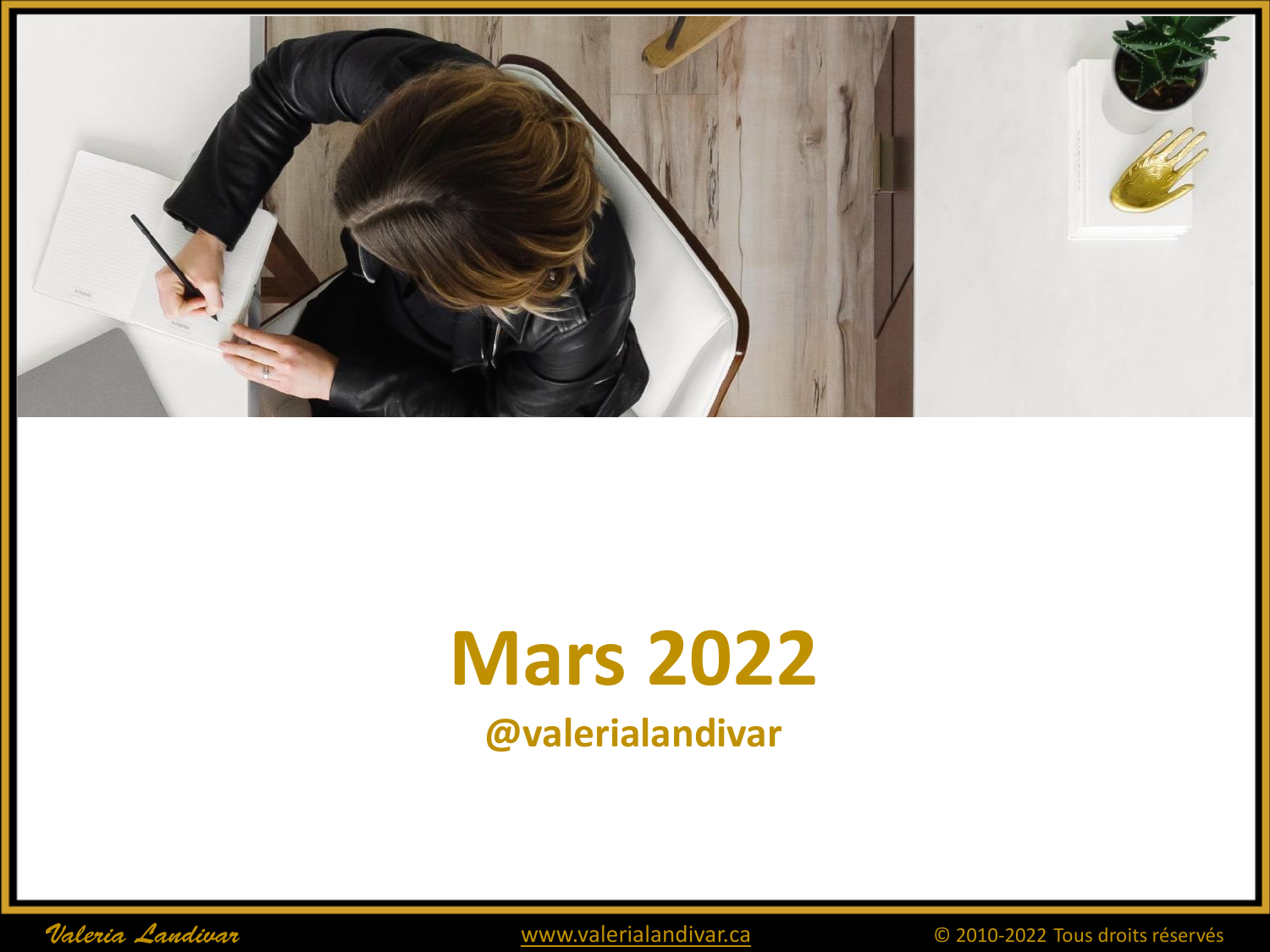| <b>Dimanche</b> | Lundi | Mardi | Mercredi | Jeudi | Vendredi | Samedi | Événements:                                                                                                                                                                                                                                                                                                                                                                      |
|-----------------|-------|-------|----------|-------|----------|--------|----------------------------------------------------------------------------------------------------------------------------------------------------------------------------------------------------------------------------------------------------------------------------------------------------------------------------------------------------------------------------------|
|                 |       |       |          |       |          |        |                                                                                                                                                                                                                                                                                                                                                                                  |
|                 |       |       |          |       |          |        | 1 : Journée « Zéro discrimination »<br>1 : Journée Mondiale du compliment<br>1: Mardi Gras<br>4: Journée mondiale de l'obésité<br>4: Journée mondiale des ingénieurs<br>4: Journée d'appréciation des employés<br>8 : Journée des droits des Femmes<br>11 : Journée Mondiale des startups<br>14: Journée de pi<br>17 : La Saint-Patrick<br>19: Journée internationale du sommeil |
|                 |       |       |          |       |          |        | 20 : Journée internationale du bonheur<br>22 : Journée mondiale de l'eau<br>21 : Journée mondiale de la poésie<br>25: Journée de la procrastination<br>27 : Cérémonie des Oscars                                                                                                                                                                                                 |
|                 |       |       |          |       |          |        |                                                                                                                                                                                                                                                                                                                                                                                  |

Valeria Landivar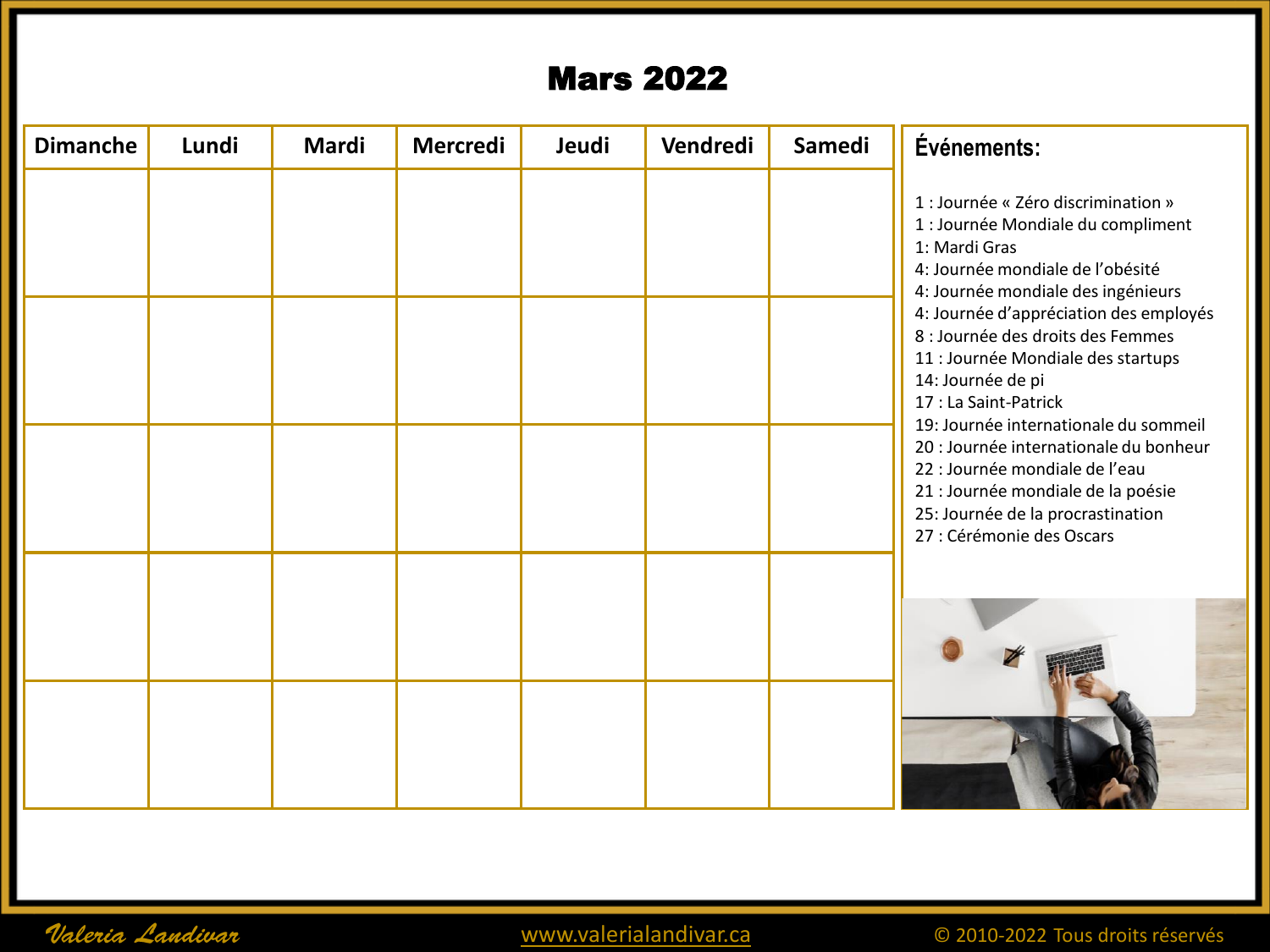

Valeria Landivar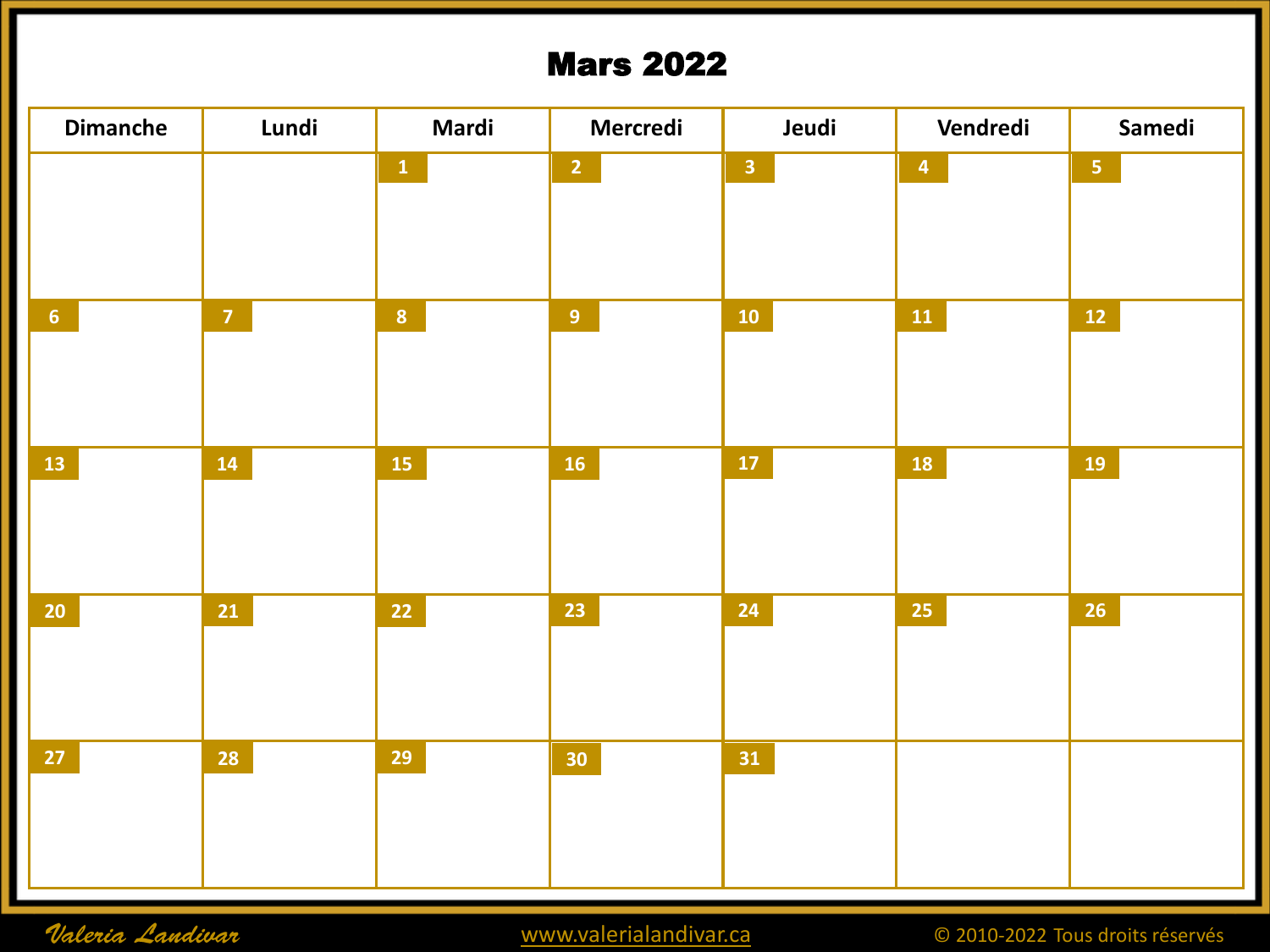| Objectifs du mois                                                                                                |  |
|------------------------------------------------------------------------------------------------------------------|--|
| Semaine du<br>$\Box$<br>$\Box$<br>$\Box$<br>$\Box$                                                               |  |
| Semaine du<br>$\Box$<br>_____________________<br>$\Box$<br>$\Box$<br>$\Box$                                      |  |
| Semaine du<br>$\Box$<br>$\Box$<br>$\Box$<br>$\Box$                                                               |  |
| Semaine du<br>$\Box$<br>$\Box$<br>$\Box$<br>$\Box$                                                               |  |
| Semaine du<br>$\Box$<br>$\Box$<br><u> 1980 - Jan James James, martin amerikan personal (</u><br>$\Box$<br>$\Box$ |  |
| <b>Commentaires:</b>                                                                                             |  |

Valeria Landivar

© 2010-2022 Tous droits réservés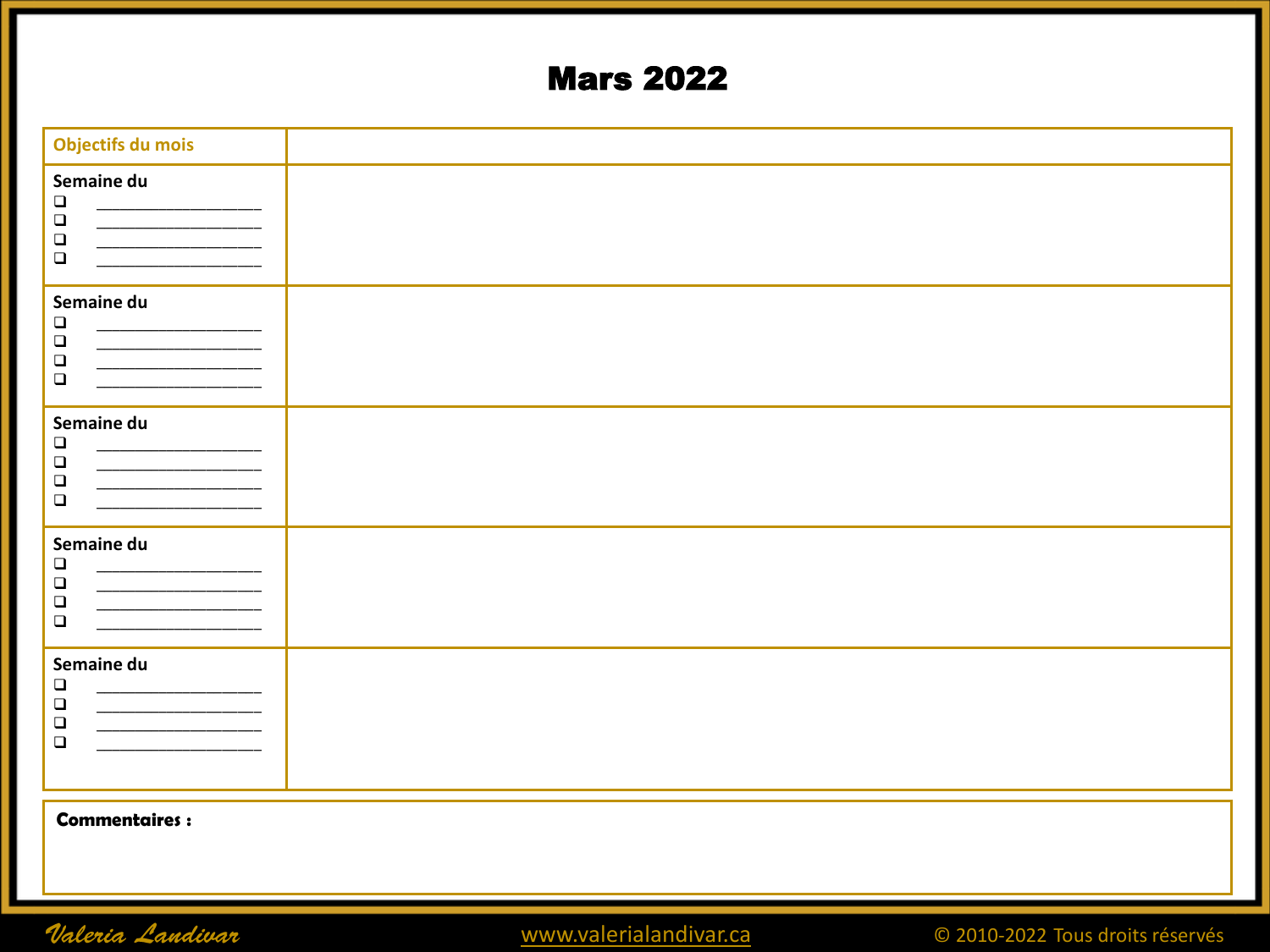| Site web | <b>Blogue</b> | Infolettre |
|----------|---------------|------------|
|          |               |            |
|          |               |            |
|          |               |            |
|          |               |            |
|          |               |            |
|          |               |            |
|          |               |            |
|          |               |            |
|          |               |            |
|          |               |            |
|          |               |            |
|          |               |            |
|          |               |            |
|          |               |            |
|          |               |            |
|          |               |            |

**Commentaires :**

Valeria Landivar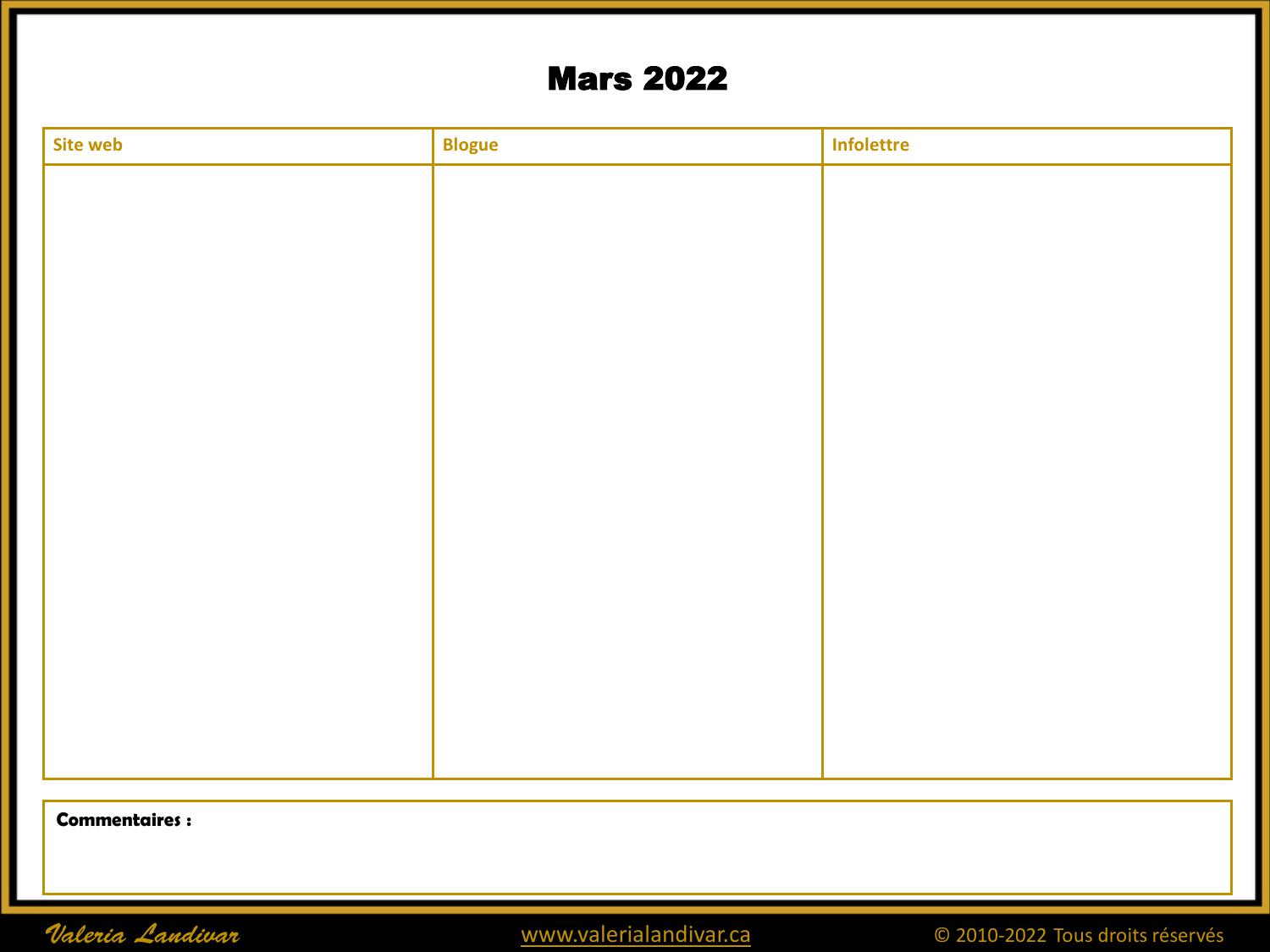| <b>Dimanche</b> | Lundi         | <b>Mardi</b>  | <b>Mercredi</b> | Jeudi         | Vendredi      | <b>Samedi</b> |
|-----------------|---------------|---------------|-----------------|---------------|---------------|---------------|
| $\Box$          | $\Box$        | $\Box$        | $\Box$          | $\Box$        | $\Box$        | ❏             |
| Facebook        | Facebook      | Facebook      | Facebook        | Facebook      | Facebook      | Facebook      |
| $\Box$          | $\Box$        | $\Box$        | $\Box$          | $\Box$        | $\Box$        | ❏             |
| Twitter         | Twitter       | Twitter       | Twitter         | Twitter       | Twitter       | Twitter       |
| □               | $\Box$        | □             | □               | □             | □             | □             |
| Instagram       | Instagram     | Instagram     | Instagram       | Instagram     | Instagram     | Instagram     |
| $\Box$          | $\Box$        | $\Box$        | $\Box$          | $\Box$        | $\Box$        | $\Box$        |
| Linkedin        | Linkedin      | Linkedin      | Linkedin        | Linkedin      | Linkedin      | Linkedin      |
| $\Box$          | $\Box$        | $\Box$        | $\Box$          | $\Box$        | $\Box$        | $\Box$        |
| Pinterest       | Pinterest     | Pinterest     | Pinterest       | Pinterest     | Pinterest     | Pinterest     |
| $\Box$          | $\Box$        | $\Box$        | $\Box$          | $\Box$        | $\Box$        | $\Box$        |
| Snapchat        | Snapchat      | Snapchat      | Snapchat        | Snapchat      | Snapchat      | Snapchat      |
| $\Box$          | $\Box$        | $\Box$        | $\Box$          | $\Box$        | $\Box$        | $\Box$        |
| <b>TikTok</b>   | <b>TikTok</b> | <b>TikTok</b> | <b>TikTok</b>   | <b>TikTok</b> | <b>TikTok</b> | <b>TikTok</b> |
| $\Box$          | $\Box$        | $\Box$        | $\Box$          | $\Box$        | $\Box$        | $\Box$        |
| Facebook        | Facebook      | Facebook      | Facebook        | Facebook      | Facebook      | Facebook      |
| $\Box$          | $\Box$        | $\Box$        | $\Box$          | $\Box$        | $\Box$        | $\Box$        |
| Twitter         | Twitter       | Twitter       | Twitter         | Twitter       | Twitter       | Twitter       |
| $\Box$          | $\Box$        | $\Box$        | $\Box$          | $\Box$        | $\Box$        | $\Box$        |
| Instagram       | Instagram     | Instagram     | Instagram       | Instagram     | Instagram     | Instagram     |
| $\Box$          | $\Box$        | $\Box$        | $\Box$          | $\Box$        | $\Box$        | $\Box$        |
| Linkedin        | Linkedin      | Linkedin      | Linkedin        | Linkedin      | Linkedin      | Linkedin      |
| $\Box$          | $\Box$        | $\Box$        | $\Box$          | $\Box$        | $\Box$        | $\Box$        |
| Pinterest       | Pinterest     | Pinterest     | Pinterest       | Pinterest     | Pinterest     | Pinterest     |
| $\Box$          | $\Box$        | $\Box$        | $\Box$          | $\Box$        | $\Box$        | $\Box$        |
| Snapchat        | Snapchat      | Snapchat      | Snapchat        | Snapchat      | Snapchat      | Snapchat      |
| $\Box$          | $\Box$        | $\Box$        | $\Box$          | $\Box$        | $\Box$        | $\Box$        |
| TikTok          | <b>TikTok</b> | <b>TikTok</b> | <b>TikTok</b>   | <b>TikTok</b> | <b>TikTok</b> | <b>TikTok</b> |
| $\Box$          | $\Box$        | $\Box$        | $\Box$          | $\Box$        | $\Box$        | $\Box$        |
| Facebook        | Facebook      | Facebook      | Facebook        | Facebook      | Facebook      | Facebook      |
| $\Box$          | $\Box$        | $\Box$        | $\Box$          | $\Box$        | $\Box$        | $\Box$        |
| Twitter         | Twitter       | Twitter       | Twitter         | Twitter       | Twitter       | Twitter       |
| $\Box$          | $\Box$        | $\Box$        | $\Box$          | $\Box$        | $\Box$        | $\Box$        |
| Instagram       | Instagram     | Instagram     | Instagram       | Instagram     | Instagram     | Instagram     |
| $\Box$          | $\Box$        | $\Box$        | $\Box$          | $\Box$        | $\Box$        | $\Box$        |
| Linkedin        | Linkedin      | Linkedin      | Linkedin        | Linkedin      | Linkedin      | Linkedin      |
| $\Box$          | $\Box$        | $\Box$        | $\Box$          | $\Box$        | $\Box$        | $\Box$        |
| Pinterest       | Pinterest     | Pinterest     | Pinterest       | Pinterest     | Pinterest     | Pinterest     |
| $\Box$          | $\Box$        | $\Box$        | $\Box$          | $\Box$        | $\Box$        | $\Box$        |
| Snapchat        | Snapchat      | Snapchat      | Snapchat        | Snapchat      | Snapchat      | Snapchat      |
| $\square$       | $\Box$        | $\Box$        | $\Box$          | $\Box$        | $\Box$        | $\Box$        |
| <b>TikTok</b>   | <b>TikTok</b> | <b>TikTok</b> | <b>TikTok</b>   | <b>TikTok</b> | <b>TikTok</b> | <b>TikTok</b> |
| $\Box$          | □             | $\Box$        | $\Box$          | $\Box$        | $\Box$        | □             |
| Facebook        | Facebook      | Facebook      | Facebook        | Facebook      | Facebook      | Facebook      |
| $\Box$          | $\Box$        | $\Box$        | $\Box$          | $\Box$        | $\Box$        | $\Box$        |
| Twitter         | Twitter       | Twitter       | Twitter         | Twitter       | Twitter       | Twitter       |
| $\Box$          | $\Box$        | $\Box$        | $\Box$          | $\Box$        | $\Box$        | $\Box$        |
| Instagram       | Instagram     | Instagram     | Instagram       | Instagram     | Instagram     | Instagram     |
| $\Box$          | $\Box$        | $\Box$        | $\Box$          | $\Box$        | $\Box$        | $\Box$        |
| Linkedin        | Linkedin      | Linkedin      | Linkedin        | Linkedin      | Linkedin      | Linkedin      |
| $\Box$          | $\Box$        | $\Box$        | $\Box$          | $\Box$        | $\Box$        | $\Box$        |
| Pinterest       | Pinterest     | Pinterest     | Pinterest       | Pinterest     | Pinterest     | Pinterest     |
| $\Box$          | $\Box$        | $\Box$        | $\Box$          | $\Box$        | $\Box$        | $\Box$        |
| Snapchat        | Snapchat      | Snapchat      | Snapchat        | Snapchat      | Snapchat      | Snapchat      |
| $\Box$          | $\Box$        | $\Box$        | $\Box$          | $\Box$        | $\Box$        | $\Box$        |
| TikTok          | <b>TikTok</b> | <b>TikTok</b> | <b>TikTok</b>   | <b>TikTok</b> | <b>TikTok</b> | <b>TikTok</b> |
| $\Box$          | $\Box$        | $\Box$        | $\Box$          | □             | $\Box$        | ❏             |
| Facebook        | Facebook      | Facebook      | Facebook        | Facebook      | Facebook      | Facebook      |
| $\Box$          | $\Box$        | $\Box$        | $\Box$          | $\Box$        | $\Box$        | □             |
| Twitter         | Twitter       | Twitter       | Twitter         | Twitter       | Twitter       | Twitter       |
| $\Box$          | $\Box$        | $\Box$        | $\Box$          | $\Box$        | $\Box$        | $\Box$        |
| Instagram       | Instagram     | Instagram     | Instagram       | Instagram     | Instagram     | Instagram     |
| $\Box$          | $\Box$        | $\Box$        | $\Box$          | $\Box$        | $\Box$        | $\Box$        |
| Linkedin        | Linkedin      | Linkedin      | Linkedin        | Linkedin      | Linkedin      | Linkedin      |
| $\Box$          | $\Box$        | $\Box$        | $\Box$          | $\Box$        | $\Box$        | $\Box$        |
| Pinterest       | Pinterest     | Pinterest     | Pinterest       | Pinterest     | Pinterest     | Pinterest     |
| $\Box$          | $\Box$        | $\Box$        | $\Box$          | □             | $\Box$        | $\Box$        |
| Snapchat        | Snapchat      | Snapchat      | Snapchat        | Snapchat      | Snapchat      | Snapchat      |
| $\Box$          | $\Box$        | $\Box$        | $\Box$          | $\Box$        | $\Box$        | $\Box$        |
| TikTok          | <b>TikTok</b> | <b>TikTok</b> | <b>TikTok</b>   | <b>TikTok</b> | <b>TikTok</b> | <b>TikTok</b> |

### Valeria Landivar